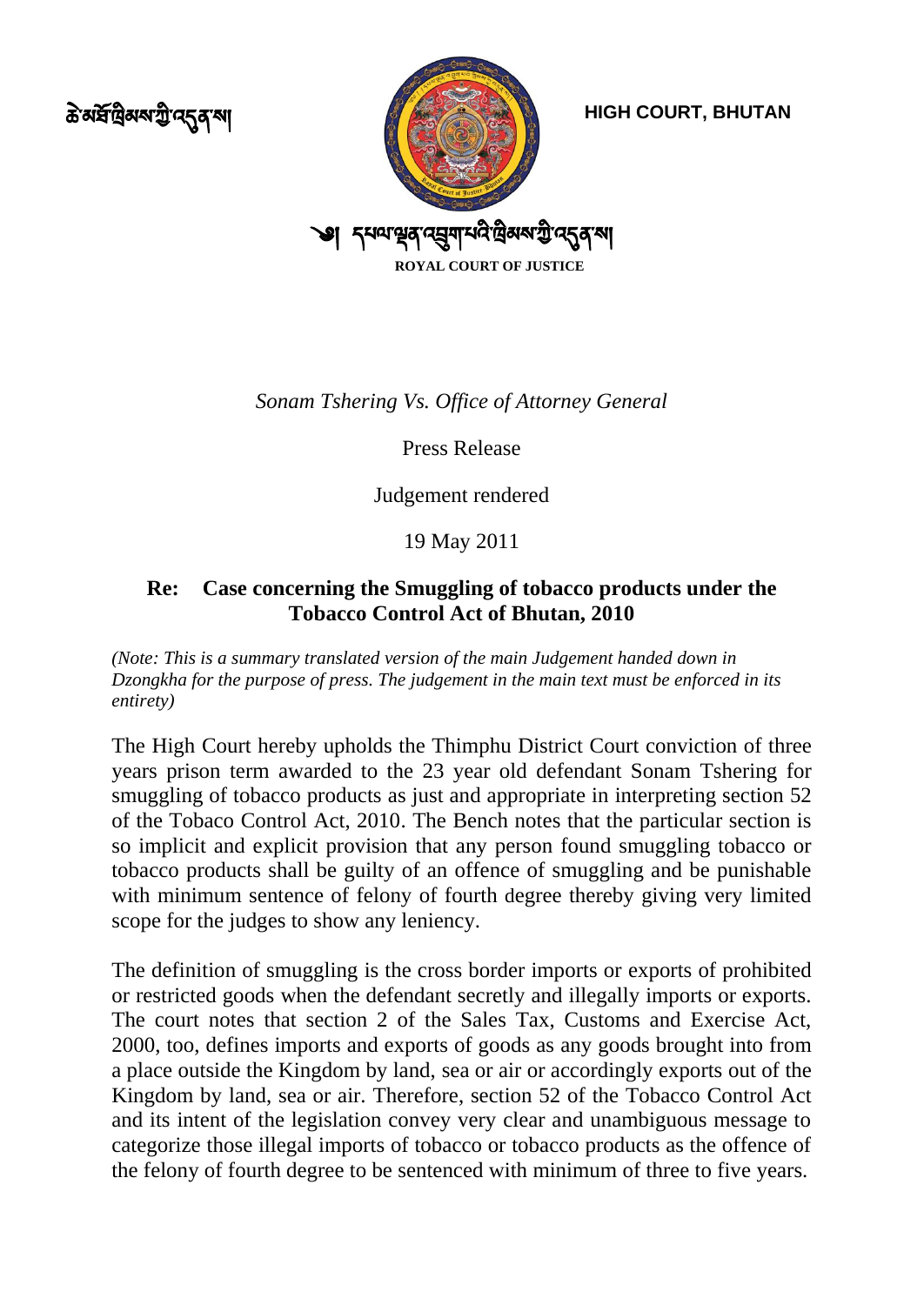ক্ৰম্বৰ্দ্ৰন্থিৰুৰ্ম্ম্মী ন্দোৰ্শ ৰা



**HIGH COURT, BHUTAN**

The reviewed decision of the Bench overrules the argument of the defense counsel that the defendant should have been instead charged under section 51 read with section 11 (c) of the Act as the source of supply has been revealed in Jaigoan (India) so that the defendant could have been punishable with misdemeanor (one year to three year prison term). The Bench rules that the sovereign function of Parliament of any country is to make laws applicable to its own territorial jurisdiction and cannot extend beyond ones own country. The argument that the source has been revealed in Jaigoan in India is in contravention to the established application of municipal or domestic law and the principle of *Lex Loci* (law of the sate or nation). Upholding the argument of the prosecution, the Bench rules that when one reveals the source of supply, it means that such source must be within the territorial jurisdiction of the Kingdom and not beyond the reach of the Kingdom's law. Thus, the very essence of the meaning of section 11 (c) is to be applied when the source apprehended is within the territorial sovereignty of Bhutan. Our Parliament has no scope to make laws that are applicable to another sovereign country. Thus, the nature of the case is within the scope of section 52 as the offense is of smuggling tobacco and tobacco products.

Moreover, the Bench notes that section 52 of Act might not have been legislative oversight for the judiciary to go beyond its scope. The passing of Bills under our Constitution guarantees enough mechanism of vertical checks and balances before a Bill becomes an Act. The particular section is devoid of any probable confusion. It is very clear. And such explicit and implicit provision of laws does not allow courts and judges to go beyond (except in case where the particular provision of law is in direct contravention to the Constitution) the will of the people which is expressed through their representatives (Members of Parliament). Laws are made and unmade in Parliament and not in the street. Therefore, to condone such laws made by the Parliament as "draconian" or "harsh" needs deeper introspection as it may undermine the whole process of law making under any democratic set up.

The defense counsel argued and submitted that the punishment awarded to the defendant is degrading in contravention to Article 7, section 17 of the Constitution. Further the counsel argued that the sentence is disproportionate to the crimes committed. However, the Bench rules that there is no direct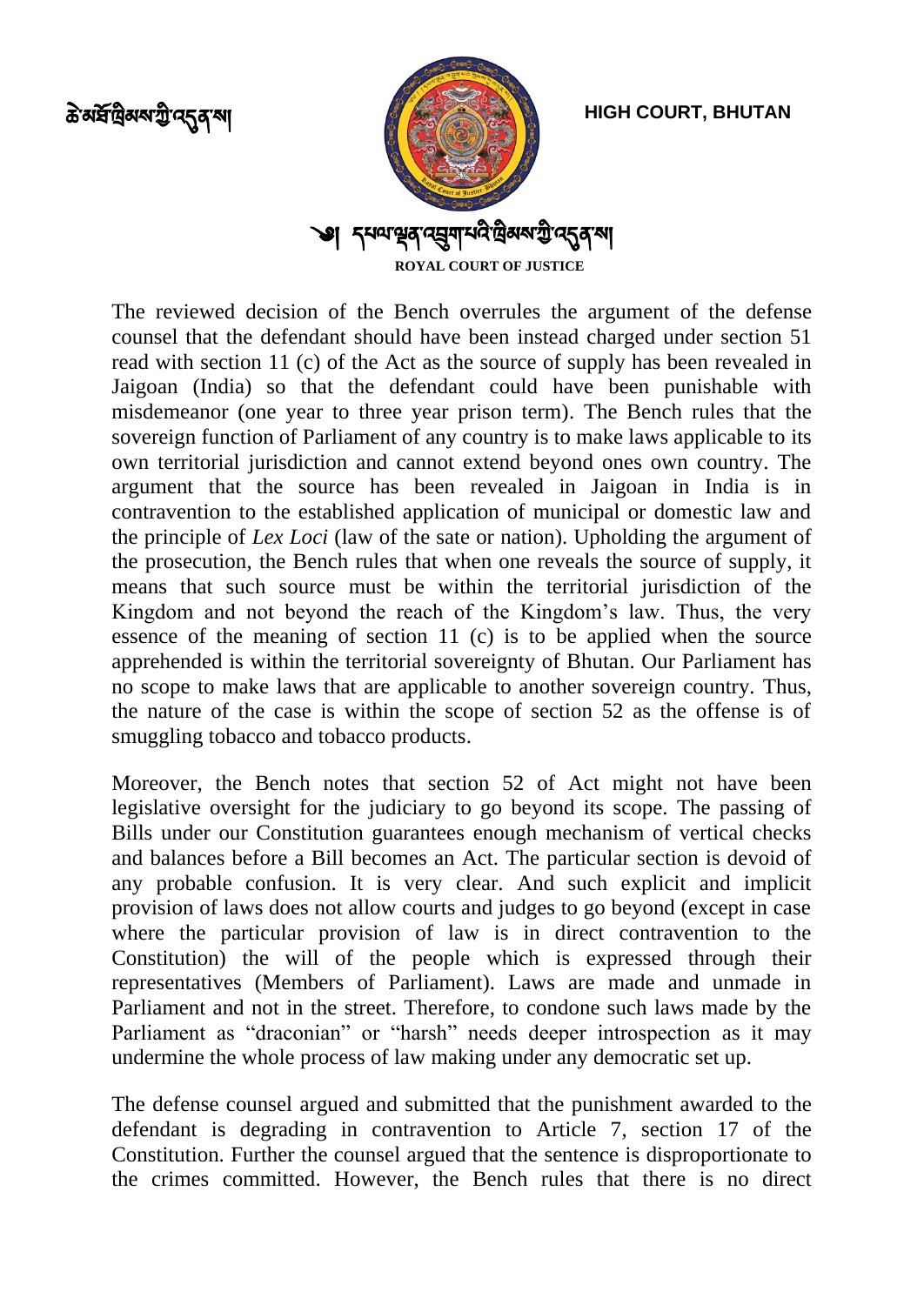

**ROYAL COURT OF JUSTICE**

**HIGH COURT, BHUTAN**

contravention to the Constitution as cited and the purpose of section 52 of the Act is to prohibit an act of smuggling of tobacco and tobacco products into the Kingdom. The very basic fact of the prescription of minimum and maximum sentence within the particular section of the law for the judges is to weigh the degree of crimes committed. Therefore, the three year sentence awareded by the trial court was within the defined will of the people through that particular section. However, the counsel argued that the will of the people will not apply to religious personalities as they are not qualified to vote in the elections and are not represented in Parliament. He argued that the defendant being a monk will not be subjected to the will of the people in knowing the provisions of the laws and there was also no notification of such existence of the laws to the monk body and enough dissemination as required by the provisions of the Act was not done. Therefore, the counsel prayed that the defendant be allowed to plead ignorance under the principle of the "IGNORANTIA FACTI EXCUSAT": "IGNORANCE JOF FACT EXCUSES OR IS A GROUND OF RELIEF" and relief be grated to the defendant. To this the Bench rules that the defendant cannot seek shelter and plead ignorance of law. Having committed crime and then to plead the ignorance of the laws will be the most convenient and easiest way of getting away from the arms of law. That is why the ignorance of law is not allowed as defense before the courts as "ignorance of the law does not excuse" or "ignorance of the law excuses no one". Hence, the Court upholds the decision of the trial court that no defendant can plead ignorance of law as defense to be liberated from the offence that one has committed. And that the role of the Judiciary is to interpret and uphold the laws made by the Parliament. This mechanism of check and balance between these two arms of the government ensures that the act of the Parliament is respected as the sovereign function to legislate laws and that the profound duty of the Courts are to uphold those laws and administer justice independently without fear, favour, or undue delay in accordance with the rule of law. Thus, the status of one being a monk is a classification against the principle of equality and effective protection of laws under our Constitution when common law crimes are committed. The very essence of the electoral laws to disqualify our religious personalities from voting in election is in keeping with the original intent of the Constitution under Article 3, section 3 to ensure that our religious personalities and institutions remains separate and above politics. But this does not guarantee impunity to commit common law crimes. Further, the monk has not only violated the law of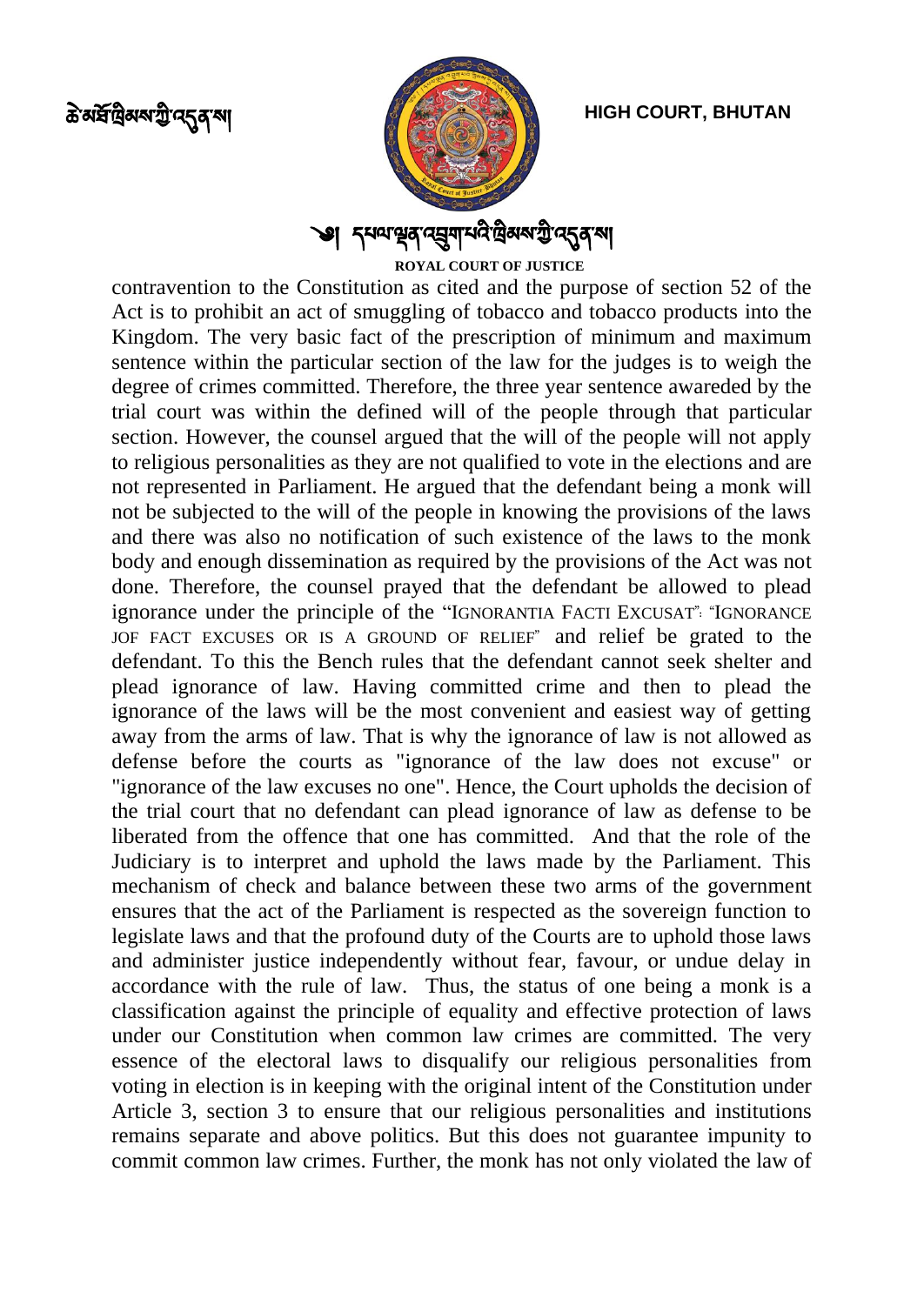

the land but it is morally wrong for him to smuggle tobacco products even if it was otherwise for person consumption. It is totally incorrect against the principle of Buddha dharma for which he has taken refuge being in the *Sangha*.

The Bench notes that the Act does not ban total imports of tobacco and tobacco products for personal consumption. It, therefore, does not breach an individual right and personal choice to consume tobacco and its related products. In accordance with section 12, an individual can import tobacco and tobacco products for personal consumption as per the quantity approved by the Tobacco Control Board and pay relevant duties and taxes as per section 13 of the Act. The Act, as per section 54 states that any person found with more than the permissible quantity for personal consumption under section 12 shall be guilty of the offense for smuggling and shall be punishable with minimum sentence of felony of fourth degree. Hence, there can be no immunity if a person smuggle the tobacco and tobacco products illegally into the country.

However, the Bench notes that the minimum and maximum sentencing policy restricts judges in sentencing and the limited exercise of discretionary powers as vested by a particular statute. The necessity to go beyond legislative control by the Judges is often criticized of mismatching justice with leniency or overzealous prison terms. This norm often leads to legislations that are very restrictive and give little scope for the judges a room to exercise their discretion. Therefore, the delicate choice between giving rooms for the courts to exercise their due diligence in weighing crime and punishment are also proportionate to how much trust and confidence that is interposed to the Justice System because the intricacies of crime and punishment are multidimensional.

The judges are often left to balance public confidence and its efficacy of the law with that of undue compassion or sympathy when awarding prison terms within the limits of the sentencing parameter. Extreme compassion would pose more harm to the justice system and may endure palpable threat to the society while improper sentencing will breed contempt and disproportionate attributes of mismatching between crime and punishment.

However, the duty of the courts is to award appropriate sentence having regard to the laws of the land and to what actually the specific provision underlines for a particular crime. To go beyond that limitation would encourage legislation